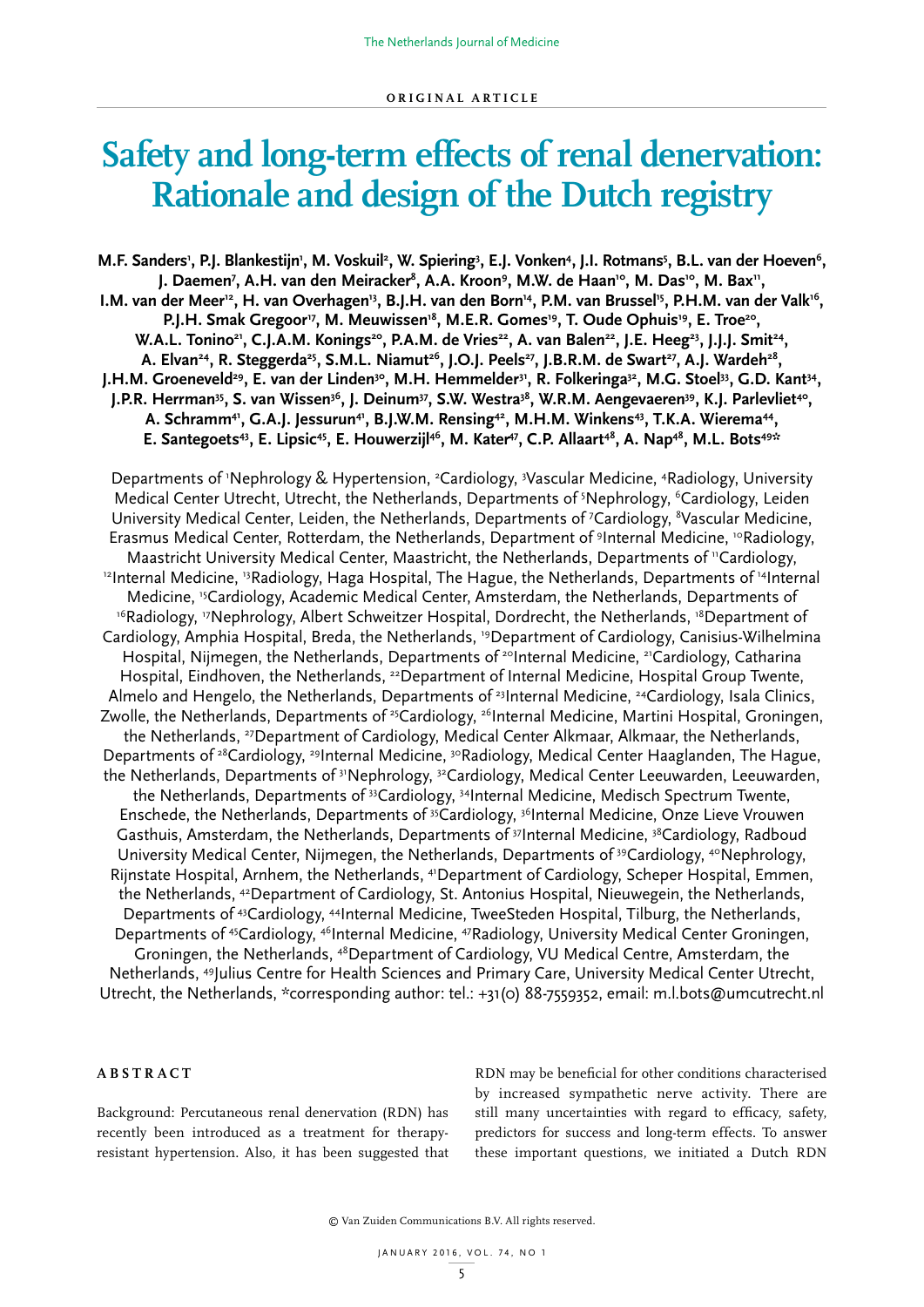registry aiming to collect data from all RDN procedures performed in the Netherlands.

Methods: The Dutch RDN registry is an ongoing investigator-initiated, prospective, multicentre cohort study. Twenty-six Dutch hospitals agreed to participate in this registry. All patients who undergo RDN, regardless of the clinical indication or device that is used, will be included. Data are currently being collected on eligibility and screening, treatment and follow-up.

Results: Procedures have been performed since August 2010. At present, data from 306 patients have been entered into the database. The main indication for RDN was hypertension (n = 302, 99%). Patients had a mean office blood pressure of  $177/100$  ( $\pm$ 29/16) mmHg with a median use of three (range 0-8) blood pressure lowering drugs. Mean 24-hour blood pressure before RDN was 157/93 (±18/13) mmHg. RDN was performed with different devices, with the Simplicity™ catheter currently used most frequently.

Conclusion: Here we report on the rationale and design of the Dutch RDN registry. Enrolment in this investigator-initiated study is ongoing. We present baseline characteristics of the first 306 participants.

## **KEYWORDS**

Blood pressure, cardiovascular disease, hypertension, kidney function, renal denervation

## **I N T R O D U C T I O N**

#### **Renal denervation**

Percutaneous renal sympathetic denervation (RDN) is currently being used as a potential treatment for therapyresistant hypertension and other conditions associated with increased sympathetic activity. The treatment aims to disrupt afferent and efferent nerves travelling around the renal artery with the intention to lower systemic sympathetic activity.

At the beginning of the initiative for the current registry in 2010, RDN was an upcoming therapy for resistant hypertension. The initial report in *The Lancet* showing the results from the first 50 patients, was followed by great enthusiasm for RDN.<sup>1</sup> Because of many uncertainties at that time and still, we initiated a national registry.

Since 2009, a range of studies has been conducted including many cohort studies (uncontrolled) and some randomised controlled trials. Almost all studies reported a significant decrease in blood pressure, six to twelve months after the procedure.<sup>1-5</sup> However, not all trials showed superiority of RDN when compared with a control group.<sup>6,7</sup> The largest, the Simplicity HTN-3 trial, a randomised, blinded trial, showed no statistically significant effect of RDN compared with a sham procedure and so the RDN landscape changed in 2014.7 A recently published meta-analysis acknowledged the safety of the procedure and argued for the identification of responders in future trials.<sup>8</sup>

## **Effects**

Not only blood pressure effects have been studied; various cohort studies showed positive results on other aspects, such as an improvement in glucose metabolism and cardiac function.9,10 Although these studies were not properly controlled, the findings are in line with the pathophysiology.11,12 Since nerve ablation is non-selective, one can imagine that sensory nerves will also be affected. Case reports have been published in which patients with kidney-related pain syndromes were successfully treated by RDN.<sup>13,14</sup>

## **Predictors**

Effort has been made to identify characteristics, both patient and procedure related, that seem to predict a better outcome after RDN. For example, the use of aldosterone antagonists, the number and location of ablations, office systolic blood pressure at baseline, the estimated glomerular filtration rate (eGFR) and the presence of diabetes mellitus have been mentioned as predictors for efficacy of RDN.15-19 Most of these possible predictors could not be confirmed in other studies or even contradicting relations were suggested.<sup>15,17,18,20</sup> These conflicting data underscore the need for more extended research.

## **Safety**

Overall, the intervention appeared to be safe. Some cases of renal artery stenosis during follow-up were reported. The reported rates of vascular complications range from 0.3% to 4.3%.4,7,20-23 Time between procedure and renal artery imaging varied from six months to three years. Three years is the longest follow-up after RDN that has been described in literature, for both efficacy and complication rate.<sup>21,24</sup> To date, there are no reports on the effects of RDN on the cardiovascular event rate or mortality.

#### **Registration**

It is clear that there are still many uncertainties with regard to patient selection, effectiveness and complications, especially long-term outcomes. Available information is predominantly based on small and strictly selected patient groups. Follow-up details are scarce and reports on the comparison of different devices, or on consistently shown predictors for success, are lacking. The Dutch RDN registry initiative is designed to combine all Dutch data on RDN from routine clinical practice in order to contribute to clarifying the effects of this treatment.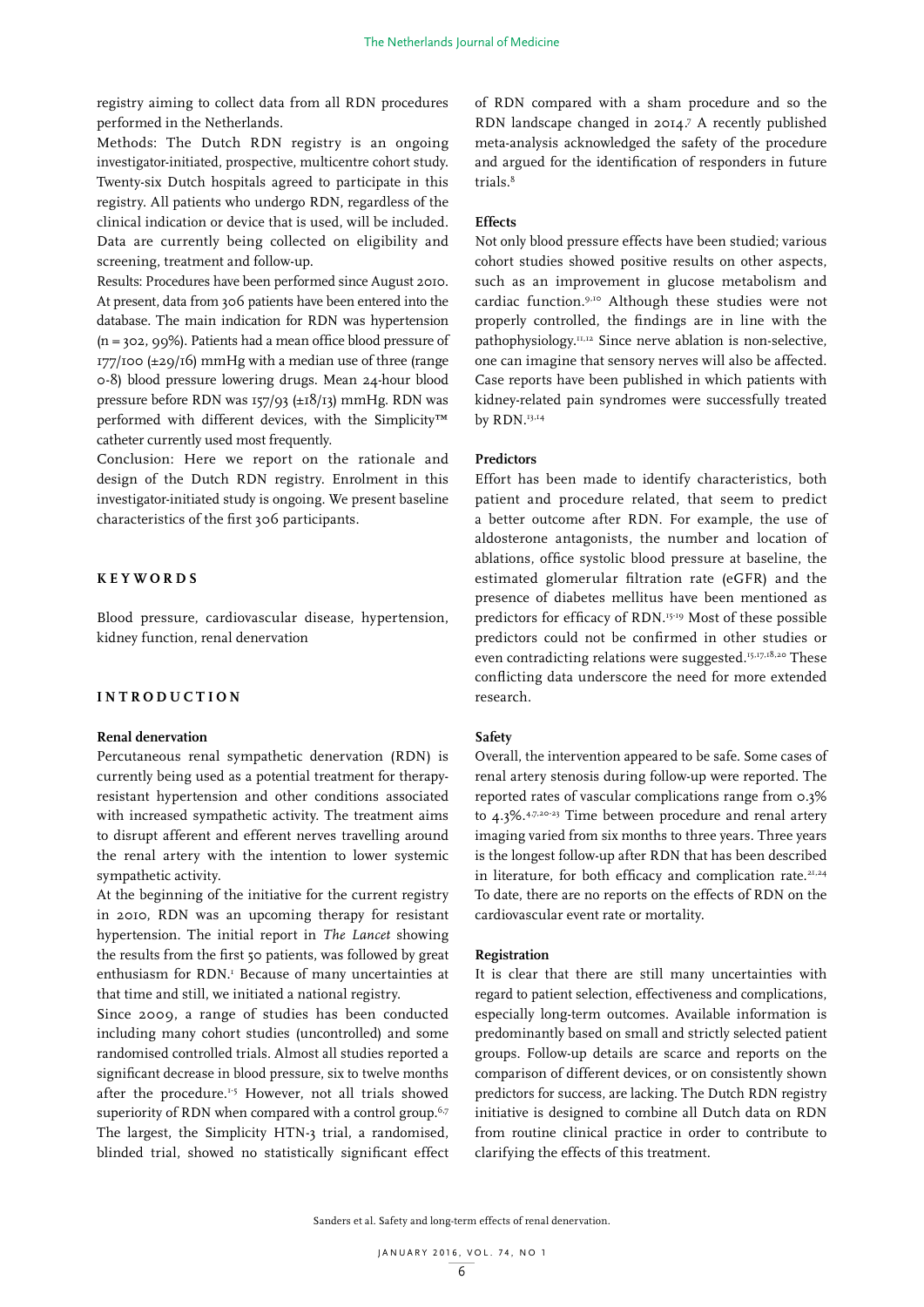# **O B J E C T I V E S**

The main goal is to collect data concerning three important issues: safety, predictors for success and the long-term effects of RDN.

#### **Safety**

1. What are the short- and long-term procedural-related complications?

## **Predictors**

2. What are the predictors for a beneficial effect on blood pressure, in particular patient-related factors and procedural-related factors?

3. Is the effectiveness of the currently available RDN devices comparable?

## **Long-term effects**

4. What is the effect on blood pressure at various time points, up to at least five years after RDN?

5. What is the effect on kidney function at various time points, up to at least five years after RDN?

6. What are the cardiovascular event rates, in strata of achieved blood pressure level?

## **M A T E R I A L S A N D M E T H O D S**

#### **Design and population**

The Dutch RDN registry is an ongoing investigatorinitiated, prospective, multicentre cohort study. Twenty-six Dutch hospitals agreed to participate in this registry (*Appendix A*). This is approximately 28% of all hospitals in the Netherlands and includes, to our knowledge, all hospitals in which RDN is being performed. Despite willingness to share data on RDN, not all participating centres have entered data at the time of writing. All patients who underwent RDN, regardless of indication for RDN or the device that was used, are to be included in the registry. Patients must be at least 18 years of age, but there are no other specific inclusion or exclusion criteria. The indication for RDN is left to the discretion of the treating physician. Endpoint analyses will be stratified according to indication for treatment, and analyses on safety and long-term effects will be performed based on the total cohort. The registry was originally initiated to include 1000 patients within 36 months, with a minimal duration of five years. Given the current enrolment rate, this period is being extended.

## **Sample size considerations**

At the start of the registry, several sample size considerations were discussed, based on addressing the research questions. With 1000 participants we estimated to detect a procedural complication rate of at least 1% with sufficient precision (between 0.38% and 1.6%). Based on the reports by Esler et al., 8% of the participants who underwent RDN actually increased usage of blood pressure lowering drugs.<sup>2</sup> In the same study, 10% of the patients who underwent RDN had a systolic arterial pressure drop < 10 mmHg. If these findings are consistent, we expect that 80-100 patients in our cohort of 1000 patients can be considered to be 'failures' or 'non-responders'. This would allow for the evaluation of 8-12 factors for the development of a prediction rule to estimate the risk of failure based on baseline characteristics.<sup>25-28</sup> Importantly, to be able to identify responders, we believe that blood pressure change after RDN should be adjusted for the change in blood pressure lowering medication.

With regard to the long-term effects, we assume to have sufficient precision to estimate treatment effects on blood pressure and renal function overall and for various subgroups (age, sex, baseline blood pressure, renal function). Furthermore, event rates observed in the registry will be compared with unpublished estimates of cardiovascular event risks in patients with therapyresistant hypertension, obtained from existing Dutch cohorts (approximately 8% (95% CI 6.3, 9.6)) within three years.29,30 Potential confounding factors will be taken into account. We will be able to detect an event rate of 5% (95% CI 3.6, 6.4) or lower in the RDN cohort, which means a statistically significant reduction in cardiovascular risk.

#### **Baseline, procedure and follow-up**

Information from the first visit to the outpatient clinic and subsequently the investigations to determine eligibility will be collected (*table 1*).

Recommended follow-up visits are at 3, 6, 9, 12, 18, 24, 30, 36, 48 and 60 months after RDN. We aim to continue annual follow-up of the patients after these 60 months as well. *Table 1* shows a list of proposed pre-procedural, procedural and follow-up variables that are recommended to be registered. All participating centres received the list of variables at the start of the study. This can be used as a guideline and is not mandatory. Nevertheless, some data are specifically recommended and part of the standard care in most hospitals following the Dutch guideline on RDN:31 office blood pressure and heart rate (both as a mean of three measurements), serum creatinine, weight and data on medication use, events and complications. Moreover, 24-hour ambulatory blood pressure measurement data are collected, as is annual measurement of urine creatinine and protein levels and imaging of the kidneys (and renal arteries) at 12 and 36 months. For follow-up imaging, the same modality as during screening for eligibility is preferably used.

As stated before, most objectives and therefore most information will be gathered from patients who suffer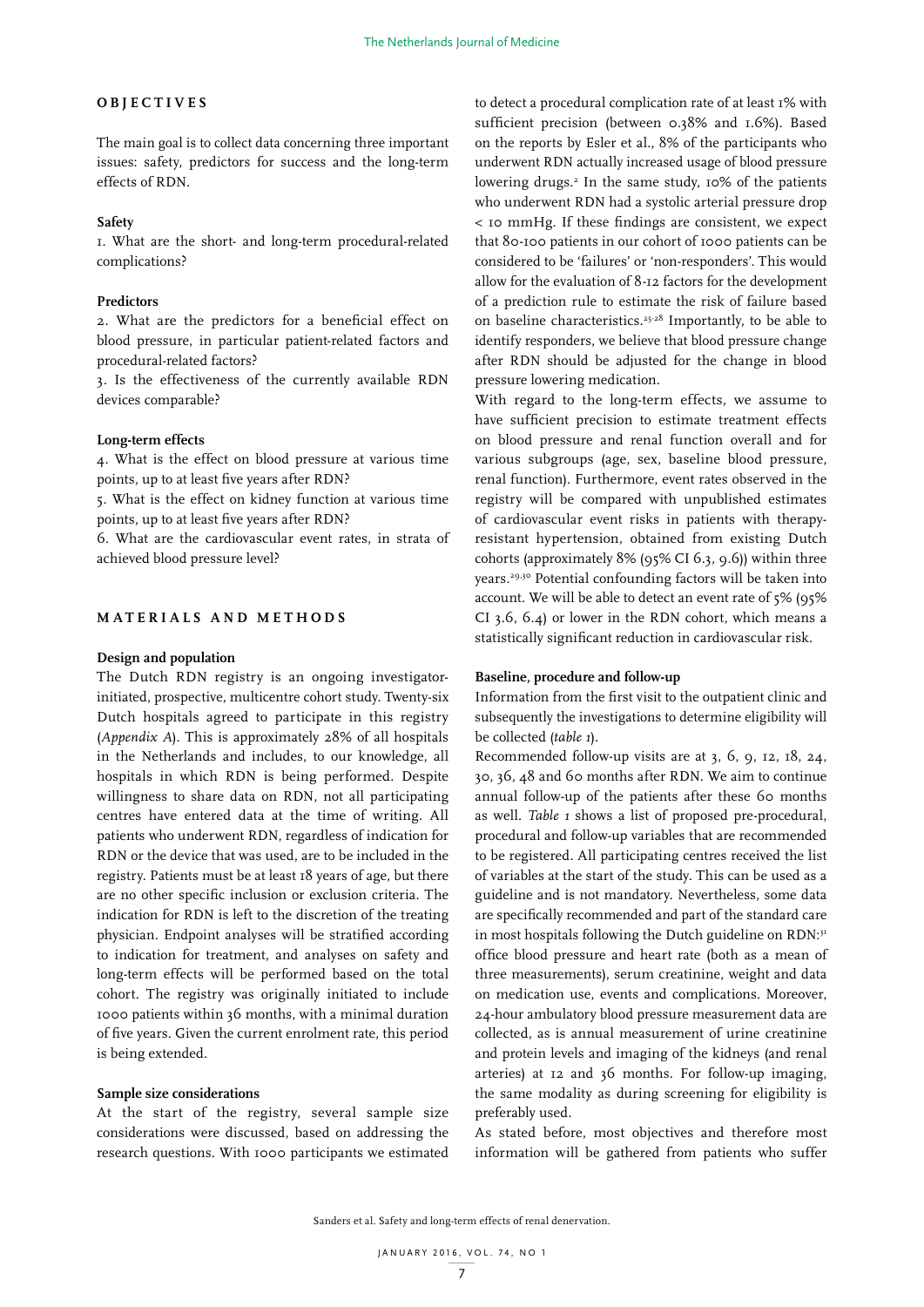|                                        | <b>Parameters</b>                                                                                                                                                                                   | Time points                                            |
|----------------------------------------|-----------------------------------------------------------------------------------------------------------------------------------------------------------------------------------------------------|--------------------------------------------------------|
| Patient characteristics and<br>history | - Age, sex, medical history, height<br>- Medication review, weight, complaints, renal or<br>cardiovascular events requiring admission                                                               | First visit<br>Every visit                             |
| Blood pressure and heart rate          | - Office BP and heart rate (average of 3 readings)<br>- Orthostatic hypotension test<br>- 24-hour ABPM                                                                                              | Every visit<br>6 months<br>Pre-procedural and annually |
| Renal imaging                          | MR angiography<br>or CT angiography<br>or Angiogram<br>or Duplex ultrasound                                                                                                                         | Pre-procedural, 12 and 36 months                       |
| Laboratory testing: blood              | - Sodium, potassium, creatinine, haemoglobin,<br>CRP, insulin, C-peptide, glucose, cholesterol,<br>triglycerides, HDL, LDL, norepinephrine, ACE,<br>renin, aldosterone<br>- Creatinine              | Pre-procedural<br>Every visit                          |
| Laboratory testing: urine              | - Sample: Creatinine, albumin, C/A ratio<br>- 24-hour collection: Sodium, potassium, creatinine,<br>protein, albumin, catecholamines, cortisol                                                      | Annually<br>Pre-procedural                             |
| Renal denervation                      | Treated arteries, successful ablations, ablation time,<br>mean temperature, mean impedance drop, mean<br>power, periprocedural complications, device used,<br>amount of contrast and radiation used | Procedural                                             |

**Table 1.** *Measurements, laboratory testing and imaging variables, largely as part of routine clinical care in the Netherlands31*

BP = blood pressure; ABPM = ambulatory blood pressure measurement; MR = magnetic resonance; CT = computed tomography; CRP = C-reactive protein; HDL = high-density lipoprotein; LDL = low-density lipoprotein; ACE = angiotensin converting enzyme; C/A = creatinine/albumin.

from therapy-resistant hypertension and we expect this to be the predominant indication for RDN. Event follow-up (defined below) is obtained in two ways. Firstly, information is collected through the data entry in the database by the individual investigator. Secondly, the dataset is linked with the Dutch Hospital Discharge Register (HDR) (the LMR) and with Statistics Netherlands (the CBS) to obtain information on hospital discharge diagnoses and causes of death, respectively.

## **Outcome parameters, definitions and data analysis**

Outcome of the stated objectives will be based on the following parameters.

Short-term procedural complications: haematoma, bleeding, false aneurysm, renal artery perforation or dissection, renal failure, adverse contrast effects, infection, and death. This will be presented as percentages by age and sex with corresponding 95% confidence limits. Additional analyses will be performed to relate patient characteristics to the risk of short-term complications. For these analyses, multilevel multivariable (logistic) regression models will be used.

Long-term procedural and effect complications: renal artery stenosis or other vascular complications, decline in kidney function, (orthostatic) hypotension. Data will be presented as incidence rates (per person-years of follow-up) by age and sex with 95% confidence limits. Additional analyses will be performed to relate patient characteristics and procedural aspects to the risk of short- and long-term complications using multilevel multivariable regression models. Results will be reported as hazard ratios with corresponding 95% confidence limits.

Change in blood pressure and kidney function at various time points: change over time will be analysed by use of linear mixed-effects models. Factors that contribute to the initial effects and to the long-term effects will be assessed. ('Responder' has already been defined). Multilevel multivariable regression models will be used to explore the relation between responders and non-responders and baseline characteristics /procedural characteristics. Results will be presented as hazard ratios with corresponding 95% confidence limits. Stratified analyses will be performed in strata of 'blood pressure measurement with and without being on medication'. The results from the regression model will be used to make a prediction rule with which the absolute probability of success or failure will be estimated from baseline characteristics.

Safety analyses and effectiveness endpoints stratified per device: the different devices will be related to the magnitude of the blood pressure change using univariable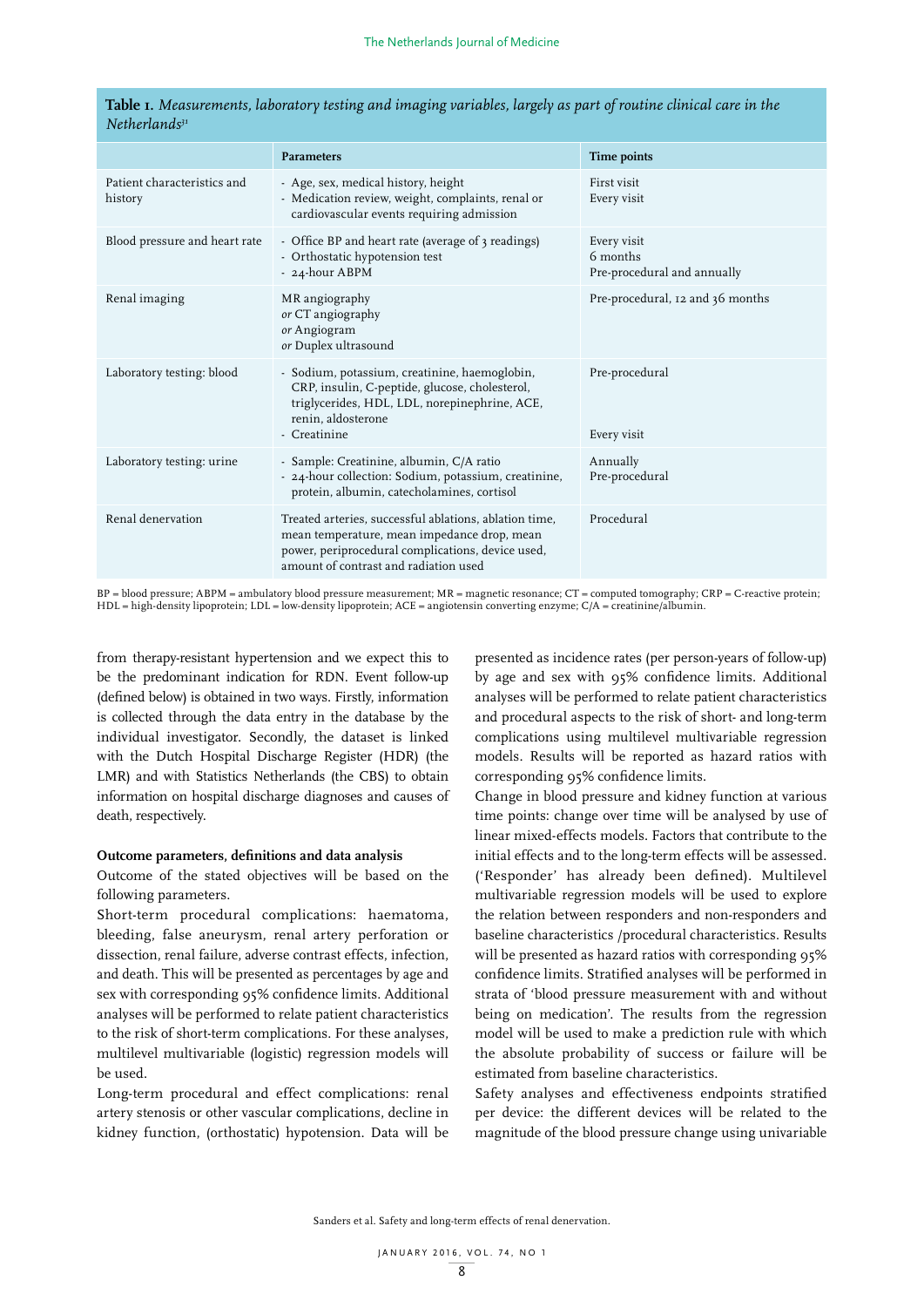and multivariable regression models. Multilevel multivariable regression models will be used to adjust for potential confounding (by indication) variables.

Rate of events requiring admission: acute coronary syndrome, transient ischaemic attack, ischaemic or haemorrhagic cerebrovascular accident, peripheral arterial ischaemia, congestive heart failure, renal failure and mortality. Analyses with regard to risk of events, in strata of baseline and/or follow-up characteristics, will be performed using multilevel multivariable regression models.

Furthermore, as a general approach, in all analyses differences across centres will be explored.

## **Ethical considerations**

The registry is being conducted according to the principles of the Declaration of Helsinki and in accordance with the Medical Research Involving Human Subjects Act (the WMO). Patients are informed about the procedure by their treating physician. This registry is approved by the Medical Research Ethics Committee of the University Medical Centre Utrecht and registered at ClinicalTrials. gov: NCT02482103.

#### **Data management**

All data are entered into a web-based electronic Case Report Form. Data management is performed by the Julius Center for Health Sciences and Primary Care at the University Medical Centre Utrecht, Utrecht, the Netherlands.

#### **Sponsoring**

This study is initiated and supported by the University Medical Center Utrecht in the Netherlands. Funding is in part obtained from the Dutch Kidney Foundation (Nierstichting), project number CPI12.02.

## **R E S U L T S**

## **General description**

On 23 March 2015, data of 306 patients had been entered into the database (inclusions per centre are shown in Appendix B). Procedures have been performed since August 2010. *Table 2* shows the available baseline characteristics of these patients, enrolled by 20 hospitals. In 302 patients, the indication for RDN was hypertension. Four patients were treated because of kidney-related pain syndromes.

#### **Blood pressure**

Blood pressure is shown as office measurements and as 24-hour measurements when available (*table 3*). In almost half of the patients, the 24-hour measurement was performed during a period of partial or complete

medication stop, due to centre-specific investigations.<sup>32</sup> The overall mean systolic 24-hour blood pressure was 157±18 mmHg. Approximately 25% of the patients had a mean daytime systolic blood pressure of more than 175 mmHg. Mean office blood pressure was 177±29 mmHg.

#### **Medication**

In *table 2* the medication details are presented. The prescribed medications of the patients who temporarily stopped their treatment are taken into account in this table. Therefore, medication use corresponds with office blood pressure values but not with 24-hour values. The most commonly used drugs were renin-angiotensinaldosterone system (RAAS) inhibitors (79%), diuretics (70%), calcium-channel blockers (64%), beta-blockers (61%) and alpha-blockers (23%). The use of other blood pressure lowering drugs (centrally-acting sympatholytic agents, direct-acting vasodilating drugs and nitrates) was low (11%). Aldosterone antagonists (mainly spironolactone) were used by 25% of the individuals. The median number of prescribed antihypertensive drugs was three, ranging from  $\circ$ -8, with a mean daily use of  $5.4\pm3.7$  units. Interestingly, 14 patients did not use any blood pressure lowering drugs at all. Five of these patients were intolerant to many different drugs. Another five of these patients have never used any antihypertensive drugs, due to borderline hypertension. Of the remaining four patients, it was unknown why no antihypertensive drugs were prescribed.

## **Device**

The most frequently used device for RDN was the Symplicity™ catheter (Medtronic, Santa Rosa, CA, USA) (88%). Apart from the Simplicity™ catheter, four other devices were used in more than 10% of the cases.

## **Comorbidities**

The presented comorbidities in *table 2* are based on the medical history (not on medication use). Dyslipidaemia was present in 42% of the cases and approximately 21% of the patients were diagnosed with diabetes mellitus.

## **DISCUSSION**

We report the first baseline characteristics from an investigator-initiated national registry for RDN. The Dutch RDN registry strives for complete coverage, which means that all patients who underwent an RDN procedure in the Netherlands are to be included. Inclusion is not restricted by specific criteria. Therefore, these data represent real-world clinical practice of RDN in the Netherlands. The main underlying reason for this initiative is that including the data from all centres and all patients in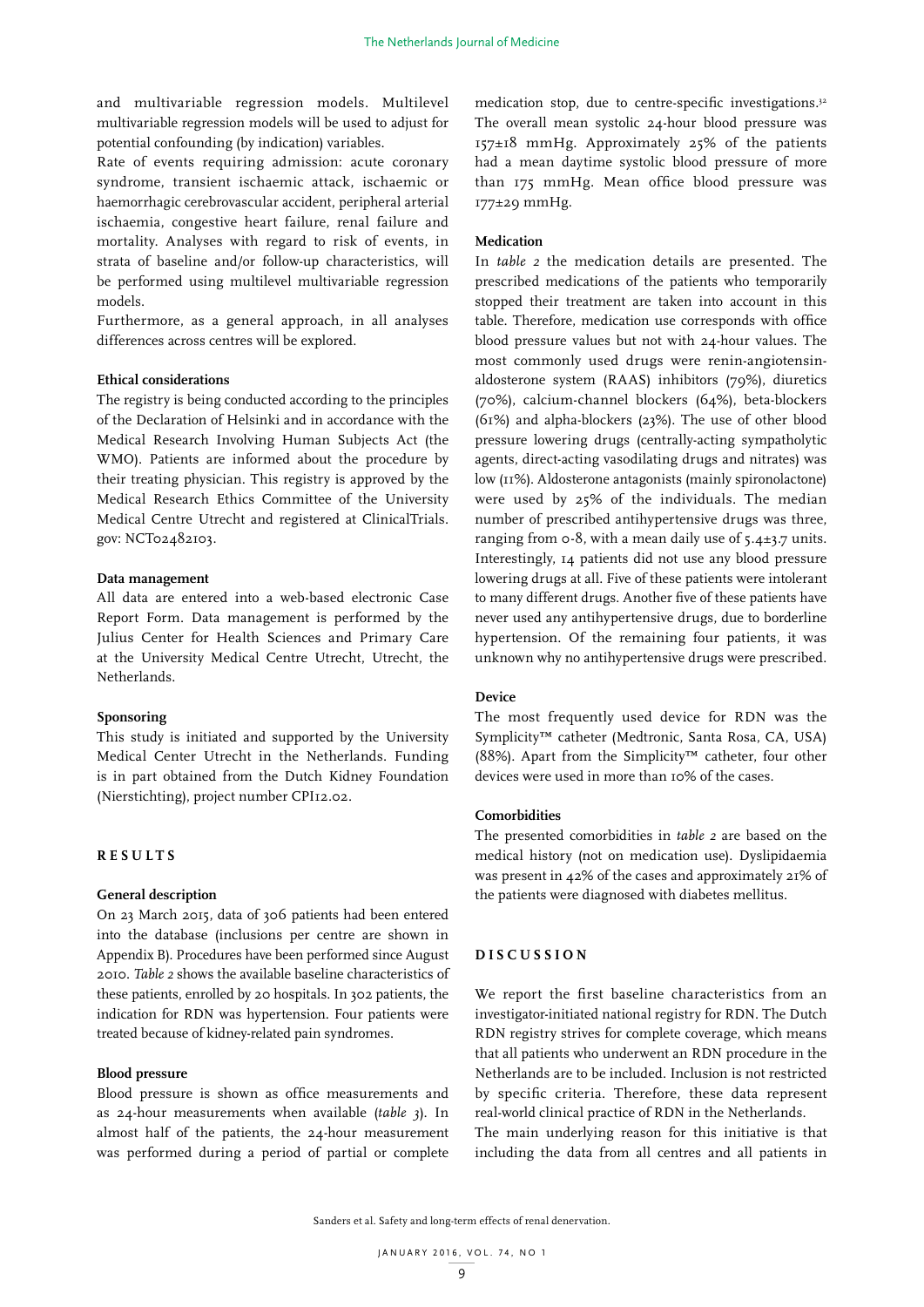# **Table 2.** *Selection of baseline characteristics from participants in the Dutch RDN registry*

|                                                | All patients<br>$(n=306)$ |
|------------------------------------------------|---------------------------|
| Age (years)                                    | 59 $(\pm 11)$             |
| Sex (male/female)                              | 165/141                   |
| Indication                                     |                           |
| Hypertension                                   | 302 (99%)                 |
| Pain                                           | 4(1%)                     |
| eGFR (ml/min/1.73 m <sup>2</sup> )             | $82 \ (\pm 20)$           |
| eGFR<60                                        | 12%                       |
| Body mass index ( $\text{kg/m}^2$ )            | $29.4 \ (\pm 5.0)$        |
| Comorbidity                                    |                           |
| Dyslipidaemia                                  | 42%                       |
| Diabetes mellitus type 2                       | 21%                       |
| Cardiovascular diseases                        | 21%                       |
| Cerebrovascular diseases                       | 11%                       |
| Device used                                    |                           |
| Medtronic Symplicity™                          | 88%                       |
| EnligHTN™ SJM                                  | 9%                        |
| OneShot™ Renal Denervation System <sup>a</sup> | 1%                        |
| Vessix™ Renal Denervation System <sup>b</sup>  | 1%                        |
| Other                                          | 0.5%                      |
| No. of antihypertensive drugs                  | $3(0-8)$                  |
| Daily use (units) <sup>c</sup>                 | $5.4 (\pm 3.7)$           |
| RAAS inhibitor                                 | 79%                       |
| ACEi                                           | 33%                       |
| ARB                                            | 48%                       |
| Renin inhibitor                                | 9%                        |
| Double RAAS inhibition                         | 8%                        |
| Calcium channel blocker                        | 64%                       |
| Beta-blocker                                   | 61%                       |
| Alpha-blocker                                  | 23%                       |
| Diuretic                                       | 70%                       |
| Aldosterone antagonist                         | 25%                       |
| Other blood pressure lowering drugs            | 11%                       |

Continuous variables are presented as a mean (±SD) or as median (range). Categorical variables are presented as absolute number and/or percentage.  $e$ GFR = estimated glomerular filtration rate; RAAS = renin-angiotensinaldosterone system; ACEi = angiotensin-converting enzyme inhibitor; ARB<br>= angiotensin receptor blocker. \*Covidien, Mansfield, MA, USA. <sup>ь</sup>Boston Scientific, Marlborough, MA, USA. 'calculated by use of conversion factors as provided by the World Health Organization (http://www.whocc.no/ atcddd/).

## **Table 3.** *Baseline blood pressure values*

|                                         | All patients<br>$(n = 306)$ |  |  |
|-----------------------------------------|-----------------------------|--|--|
| Office blood pressure                   |                             |  |  |
| Systolic (mmHg)                         | $177 (\pm 29)$              |  |  |
| Diastolic (mmHg)                        | $100 \left(\pm 16\right)$   |  |  |
| Ambulatory blood pressure               |                             |  |  |
| 24-hour systolic (mmHg)                 | $157 \ (\pm 18)$            |  |  |
| 24-hour diastolic (mmHg)                | 93 (±13)                    |  |  |
| 24-hour heart rate (bpm)                | 74 $(±12)$                  |  |  |
| Daytime systolic (mmHg)                 | $162 \ (\pm 19)$            |  |  |
| Daytime diastolic (mmHg)                | $97 \, (\pm 13)$            |  |  |
| Nighttime systolic (mmHg)               | $146$ (±20)                 |  |  |
| Nighttime diastolic (mmHg)              | $84 \ (\pm 13)$             |  |  |
| Mean daytime blood pressure categorised |                             |  |  |
| Systolic $\langle$ 135 (mmHg)           | 3%                          |  |  |
| Systolic $135-154$ (mmHg)               | 34%                         |  |  |
| Systolic $155-174$ (mmHg)               | 38%                         |  |  |
| Systolic $\geq$ 175 (mmHg)              | 25%                         |  |  |

Continuous variables are presented as a mean (±SD). Categorical variables are presented as percentage; bpm=beats per minute.

one study provides faster and more valuable insight into complications and effectiveness when compared with single-centre reports with relatively small numbers of patients. This is especially important for RDN since this new procedure is at the beginning of evaluation in routine clinical practice. Furthermore, a registry may lead to uniformity in data collection, which allows for pooling of the data. Finally, for identification of predictors of response, a large number of patients is needed.

Globally, RDN has been performed on a large scale. Unfortunately, only a fraction of the treated patients has been adequately registered. We estimate, based on correspondence with manufacturers and hospitals, that approximately 70% of the performed procedures in the Netherlands are currently included in this registry. Several registries exist world-wide, of which the Global SYMPLICITY registry, initiated by Medtronic, contains the largest number of patients. Its baseline data were published in 2013 and the first results in 2015.33,34 An important aspect is that the Symplicity™ catheter was exclusively used in the Global SYMPLICITY registry. Due to former reimbursement policies, this device was also most frequently used in the Netherlands up to 2014. Since late 2014, the multi-electrode EnligHTN™ catheter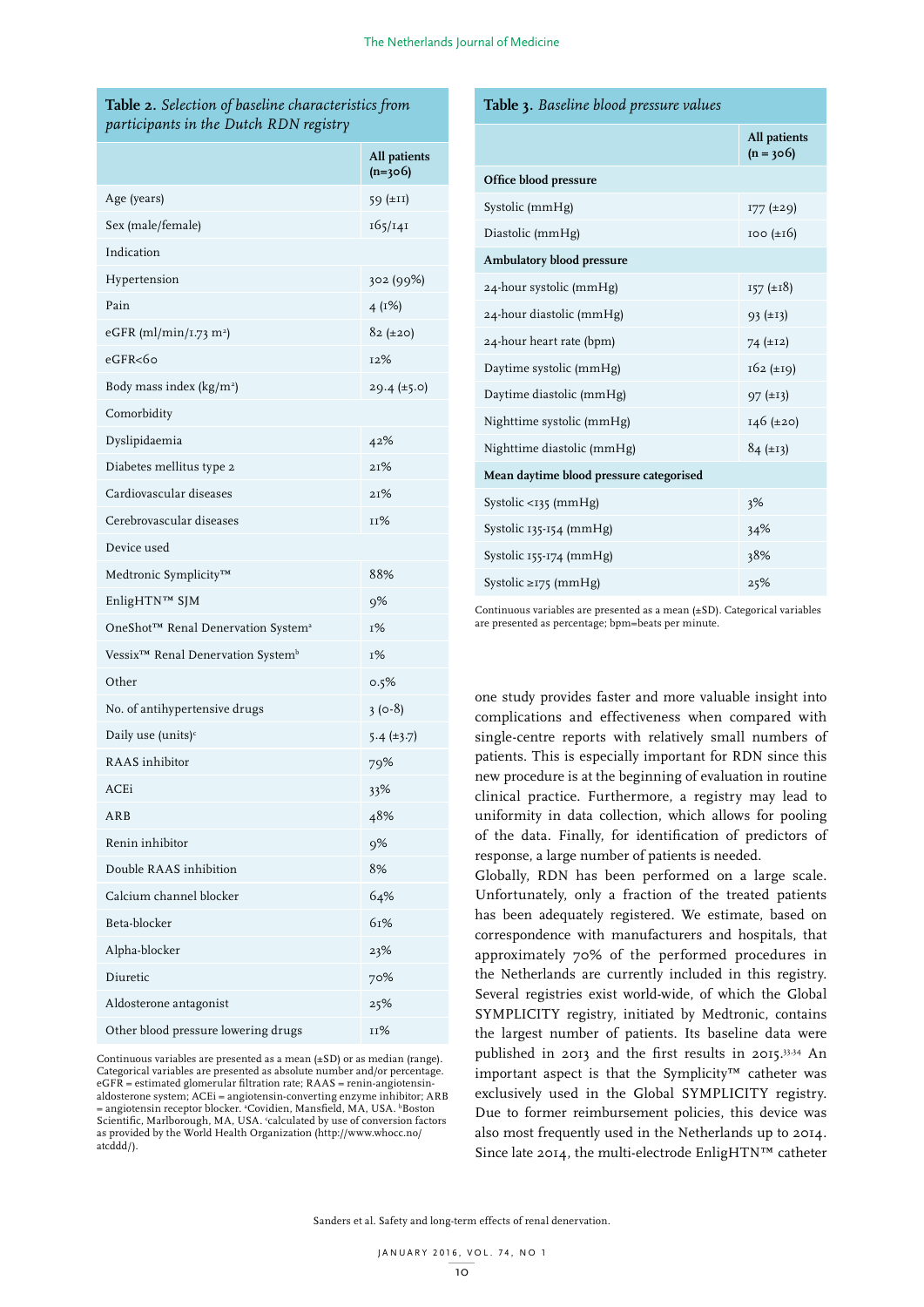| Registry name                                                   | <b>Publications</b>                             | Recruiting | Single/multi<br>centre | Initiator             | Device used                 |
|-----------------------------------------------------------------|-------------------------------------------------|------------|------------------------|-----------------------|-----------------------------|
| Global SYMPLICITY Registry (incl.<br><b>GREAT</b> from Germany) | $20I4^{33}$                                     | <b>Yes</b> | Multi                  | Medtronic             | Symplicity™                 |
| UK Renal Denervation Affiliation (UK)                           | No <sup>I</sup>                                 | <b>Yes</b> | Multi                  | Investigator          | No restriction              |
| IRRD (Italy)                                                    | No <sup>2</sup>                                 | Yes        | Multi                  | Investigator          | Unknown                     |
| Heidelberg registry (Heidelberg,<br>Germany)                    | $20I4^{37}$                                     | Unknown    | Single                 | Investigator          | Symplicity™                 |
| ALSTER BP registry (Hamburg,<br>Germany)                        | $20I4^{17}$                                     | Yes        | Single                 | Investigator          | Symplicity™                 |
| Symplicity Venezuelan Registry<br>(Venezuela)                   | Poster abstract JACC<br>$20I3^3$                | Unknown    | Multi                  | Investigator          | Symplicity™                 |
| RDN-POL (Poland)                                                | Presentation at LINC<br>20I3 <sup>4</sup>       | Unknown    | Multi                  | Investigator          | Symplicity™                 |
| RDN registry (Lisbon, Portugal)                                 | $20I4^{38}$                                     | Unknown    | Single                 | Investigator          | No restriction              |
| TREND (Austria)                                                 | Abstract J. für<br>Hypertonie 2014 <sup>5</sup> | Yes        | Multi                  | Investigator          | No restriction              |
| <b>IBERIS - HTN Registry</b>                                    | No <sup>6</sup>                                 | <b>Yes</b> | Multi                  | Terumo<br>Europe N.V. | Iberis <sup>TM</sup> system |
| OneShot Renal Denervation Registry                              | No <sup>6</sup>                                 | No         | Multi                  | Covidien              | $OneShort^{TM}$<br>System   |

|  |  |  |  | <b>Table 4.</b> Overview of renal denervation registries from PubMed, Google and trial registers as of 1 June 2015 |  |  |
|--|--|--|--|--------------------------------------------------------------------------------------------------------------------|--|--|
|  |  |  |  |                                                                                                                    |  |  |

1: http://www.era-edta2015.org/en-US/free-communication-11;

2: http://www.ashabstracts.com/abstract.asp?MeetingID=797&id=105818;

3: http://content.onlinejacc.org/article.aspx?articleid=1759802;

4: http://www.leipzig-interventional-course.com; 5: http://www.kup.at/kup/pdf/12463.pdf;

6: https://www.clinicaltrials.gov

(St Jude Medical, St Paul, MN, USA) has also been

approved for conditional reimbursement. In the literature, RDN was introduced as treatment for therapy-resistant hypertension, defined as a blood pressure ≥ 140/90 mmHg despite appropriate lifestyle measures and the use of a diuretic and two other antihypertensive drugs (adequately dosed).35 These data show that in clinical practice, this definition was not guiding the selection of patients: several patients did not use three or more drugs and diuretics were only prescribed in 70% of the cases.

There are few other RDN registries that we are aware of. *Table 4* gives an overview of the results of our search in PubMed, trial registers and Google on 1 June 2015, using the search terms "renal denervation" and "registry". Multicentre investigator-driven registries for RDN regardless of device, such as the present registry, seem to be scarce. However, we may not have found all registries using the above-mentioned sources and search terms. It is of importance to note that patients registered in our registry can also be registered elsewhere, since it is up to the principal investigator of the centre to decide whether or not to participate in other registries. This is a relevant issue

when data from various registries are pooled. The Dutch registry and the Global SYMPLICITY registry differ in several ways, for example with regard to comorbidities and prescribed drugs. In the Global SYMPLICITY registry, the prevalence of diabetes mellitus and chronic kidney disease is considerably higher (41% vs. 21% and 22% vs. 12% in the Dutch RDN registry) and sympathetic blocking agents, both beta-blockers and centrally-acting sympatholytic drugs, are prescribed far more often (77% vs. 61% and 40% vs. < 11% in the Dutch RDN registry).

Although hypertension is the main indication for RDN in the majority of patients, the dataset contains a few patients who underwent RDN to treat kidney-related pain syndromes. So far, percutaneous RDN for this specific indication has only been described in case reports.<sup>13,14</sup>

Furthermore, the Dutch registration aims to collect detailed procedural information that might be related to outcome. In the literature, several procedural aspects have been related to a better outcome. A previous study revealed a positive correlation between the number of ablation points and the reduction in office blood pressure after RDN.15 Also a positive relation between the ablation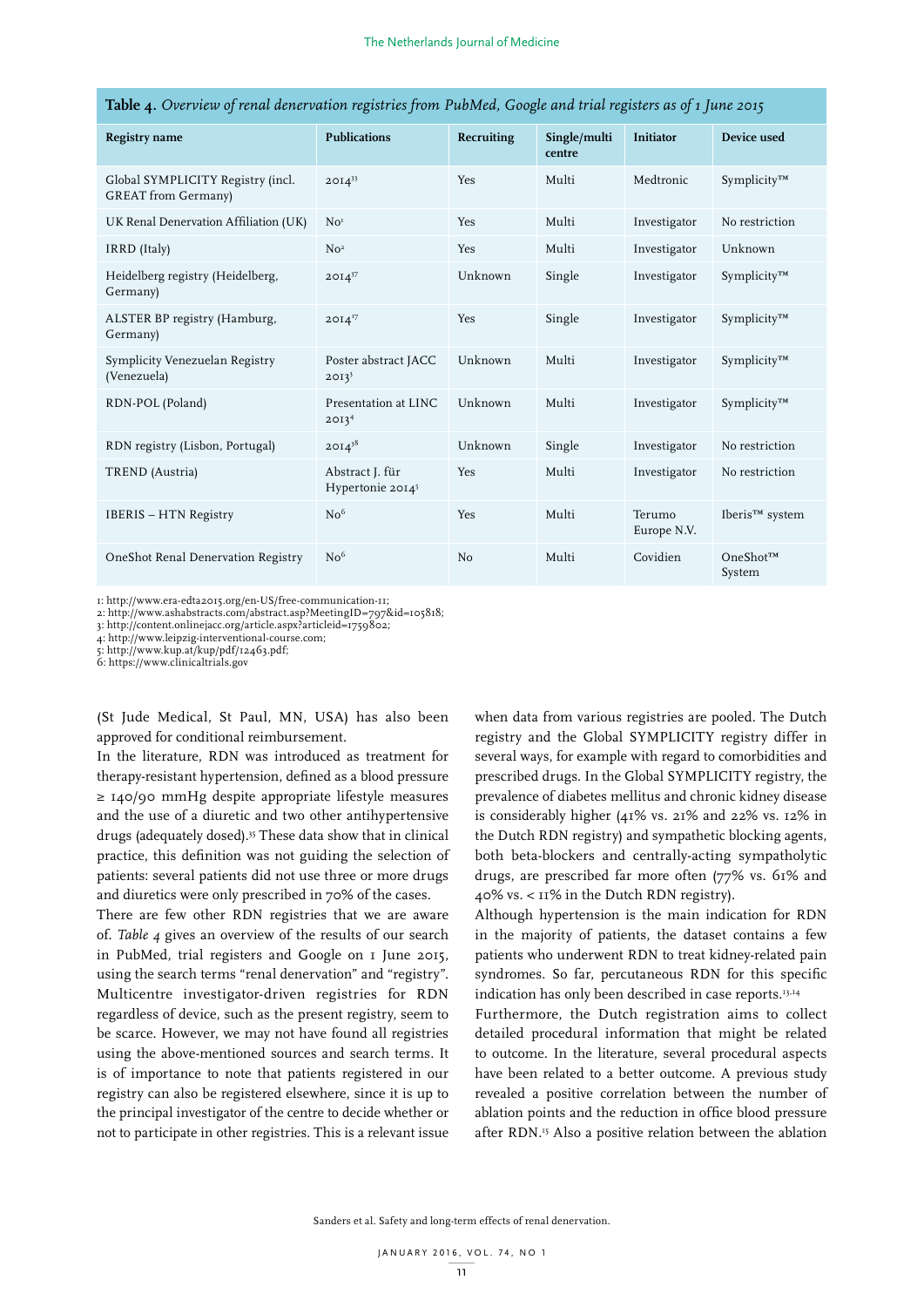points placed close to the kidney and the reduction in blood pressure was found.<sup>15,16</sup> Follow-up data from the RDN registry might contribute to these findings.

## **Methodological challenges**

The initiation of a national registry using data that are routinely collected has a number of methodological challenges that may hamper the validity of the findings. Without being exhaustive, a few important ones are mentioned. Firstly, the issue around 'confounding by indication', that is the effect of patient selection on the outcome of the study, is likely to be of importance, especially when investigating predictors for success.<sup>36</sup> Measurement of potential confounders may take away part of the problem.

Secondly, differences across centres in contribution to the registry (size) and difference in measurement protocols are inevitable, but may prove to be important. Therefore, as mentioned in the 'Materials and Methods' section, differences across centres will be explored in all analyses.

The third challenge, especially in RDN, is adherence to medication. Our registry in its current phase is based on routine clinical practice. In that setting, information on adherence is not routinely collected. In addition, tools to monitor adherence all have their limitations, and drug levels in blood are generally not measured in these patients.

## **CONCLUSION**

Renal denervation is a promising treatment for patients suffering from therapy-resistant hypertension or other diseases related to sympathetic overactivity. The Dutch RDN registry is a collaboration of 26 hospitals in the Netherlands, initiated with the intention to increase our knowledge of this therapy by pooling data of all patients treated with RDN in the Netherlands. Combining data from all centres in one registry should result in faster and more valuable insight into complications and effectiveness, when compared with single-centre cohorts. At the time of writing, 306 patients have been included. Detailed analyses will follow, reporting on safety, effectiveness, predictors of response and potential differences between currently available devices.

# **DISCLOSURES**

M.F. Sanders has nothing to disclose. P.J. Blankestijn reports grants from the Dutch Kidney Foundation during the conduct of the study; grants from Medtronic and St. Jude, other from Medtronic and St. Jude, grants from ZonMw (The Netherlands Organisation for Health Research and Development) outside the submitted work. M.L. Bots reports grants from the Dutch Kidney Foundation during the conduct of the study; grants from Medtronic and ZonMw (The Netherlands Organisation for Health Research and Development) outside the submitted work. The other authors have nothing to disclose.

#### **REFERENCES**

- 1. Krum H, Schlaich M, Whitbourn R, et al. Catheter-based renal sympathetic denervation for resistant hypertension: a multicentre safety and proof-of-principle cohort study. Lancet. 2009;373:1275-81.
- 2. Esler MD, Krum H, Sobotka PA, Schlaich MP, Schmieder RE, Bohm M. Renal sympathetic denervation in patients with treatment-resistant hypertension (The Symplicity HTN-2 Trial): a randomised controlled trial. Lancet. 2010;376:1903-9.
- 3. Mahfoud F, Ukena C, Schmieder RE, et al. Ambulatory blood pressure changes after renal sympathetic denervation in patients with resistant hypertension. Circulation. 2013;128:132-40.
- 4. Papademetriou V, Tsioufis CP, Sinhal A, et al. Catheter-based renal denervation for resistant hypertension: 12-month results of the EnligHTN I first-in-human study using a multielectrode ablation system. Hypertension. 2014;64:565-72.
- 5. Azizi M, Sapoval M, Gosse P, et al. Optimum and stepped care standardised antihypertensive treatment with or without renal denervation for resistant hypertension (DENERHTN): a multicentre, open-label, randomised controlled trial. Lancet. 2015;385:1957-65.
- 6. Rosa J, Widimsky P, Tousek P, et al. Randomized comparison of renal denervation versus intensified pharmacotherapy including spironolactone in true-resistant hypertension: six-month results from the Prague-15 study. Hypertension. 2015;65:407-13.
- 7. Bhatt DL, Kandzari DE, O'Neill WW, et al. A controlled trial of renal denervation for resistant hypertension. N Engl J Med. 2014;370:1393-401.
- 8. Fadl Elmula FE, Jin Y, Yang WY, et al. Meta-analysis of randomized controlled trials of renal denervation in treatment-resistant hypertension. Blood Press. 2015;24:263-74.
- 9. Mahfoud F, Schlaich M, Kindermann I, et al. Effect of renal sympathetic denervation on glucose metabolism in patients with resistant hypertension: a pilot study. Circulation. 2011;123:1940-6.
- 10. Brandt MC, Mahfoud F, Reda S, et al. Renal sympathetic denervation reduces left ventricular hypertrophy and improves cardiac function in patients with resistant hypertension. J Am Coll Cardiol. 2012;59:901-9.
- 11. Mancia G, Bousquet P, Elghozi JL, et al. The sympathetic nervous system and the metabolic syndrome. J Hypertens. 2007;25:909-20.
- 12. Sobotka PA, Mahfoud F, Schlaich MP, Hoppe UC, Bohm M, Krum H. Sympatho-renal axis in chronic disease. Clin Res Cardiol. 2011;100:1049-57.
- 13. Gambaro G, Fulignati P, Spinelli A, Rovella V, Di Daniele N. Percutaneous renal sympathetic nerve ablation for loin pain haematuria syndrome. Nephrol Dial Transplant. 2013;28:2393-5.
- 14. Casteleijn NF, de Jager RL, Neeleman MP, Blankestijn PJ, Gansevoort RT. Chronic kidney pain in autosomal dominant polycystic kidney disease: a case report of successful treatment by catheter-based renal denervation. Am J Kidney Dis. 2014;63:1019-21.
- 15. Kandzari DE, Bhatt DL, Brar S, et al. Predictors of blood pressure response in the SYMPLICITY HTN-3 trial. Eur Heart J. 2015;36:219-27.
- 16. Henegar JR, Zhang Y, Hata C, Narciso I, Hall ME, Hall JE. Catheter-Based Radiofrequency Renal Denervation: Location Effects on Renal Norepinephrine. Am J Hypertens. 2015;28:909-14.
- 17. Kaiser L, Beister T, Wiese A, et al. Results of the ALSTER BP real-world registry on renal denervation employing the Symplicity system. EuroIntervention. 2014;10:157-65.
- 18. Persu A, Azizi M, Jin Y, et al. Hyperresponders vs. nonresponder patients after renal denervation: do they differ? J Hypertens. 2014;32:2422-7.
- 19. Vink EE, Verloop WL, Bost RB, et al. The blood pressure-lowering effect of renal denervation is inversely related to kidney function. J Hypertens. 2014;32:2045-53.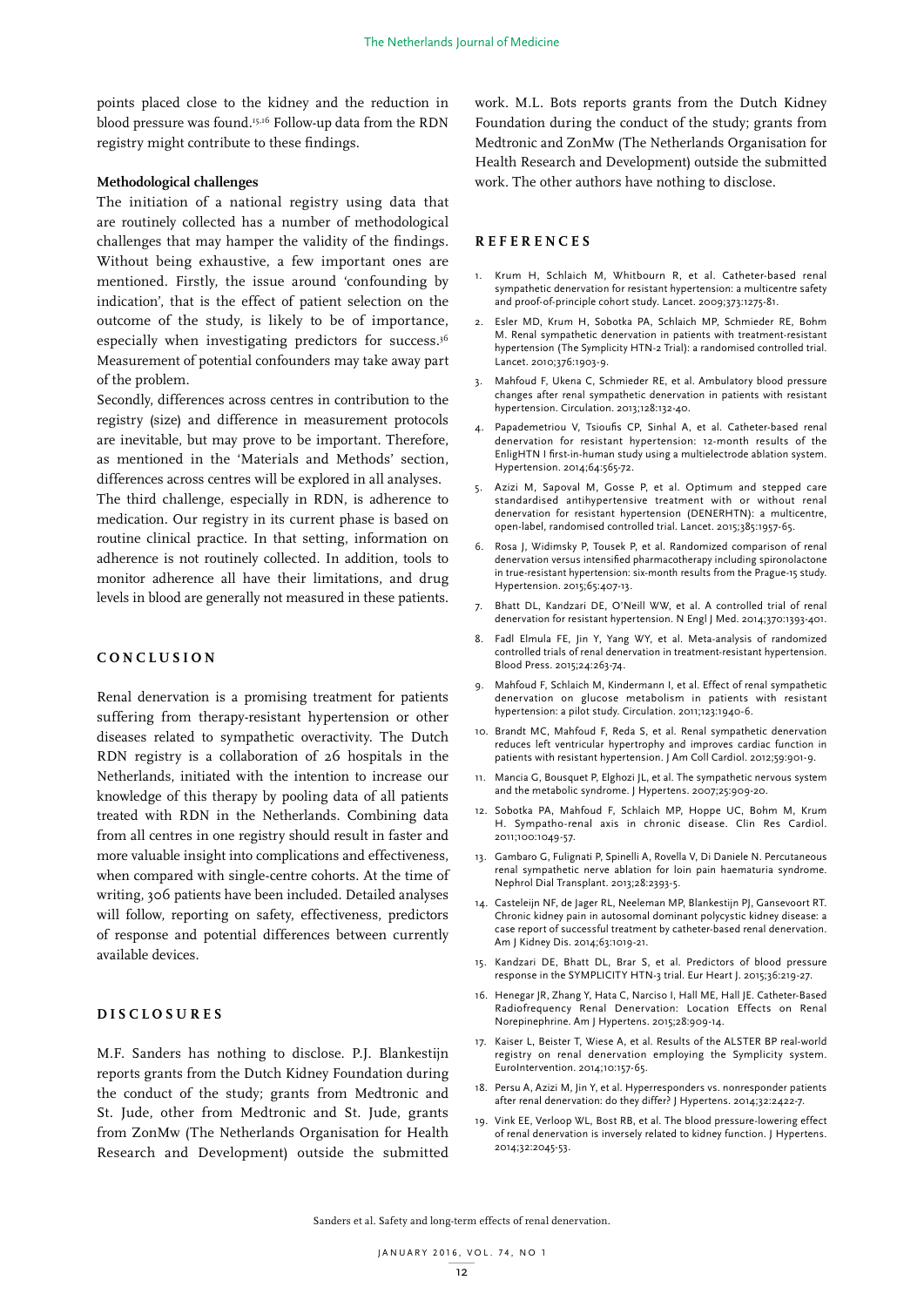- 20. Persu A, Jin Y, Azizi M, et al. Blood pressure changes after renal denervation at 10 European expert centers. J Hum Hypertens. 2014;28:150-6.
- 21. Krum H, Schlaich MP, Sobotka PA, et al. Percutaneous renal denervation in patients with treatment-resistant hypertension: final 3-year report of the Symplicity HTN-1 study. Lancet. 2014;383:622-9.
- 22. Vonend O, Antoch G, Rump LC, Blondin D. Secondary rise in blood pressure after renal denervation. Lancet. 2012;380:778.
- 23. Kaltenbach B, Id D, Franke JC, et al. Renal artery stenosis after renal sympathetic denervation. J Am Coll Cardiol. 2012;60:2694-5.
- 24. Esler MD, Bohm M, Sievert H, et al. Catheter-based renal denervation for treatment of patients with treatment-resistant hypertension: 36 month results from the SYMPLICITY HTN-2 randomized clinical trial. Eur Heart J. 2014;35:1752-9.
- 25. Altman DG, Vergouwe Y, Royston P, Moons KG. Prognosis and prognostic research: validating a prognostic model. BMJ. 2009;338:b605.
- 26. Moons KG, Altman DG, Vergouwe Y, Royston P. Prognosis and prognostic research: application and impact of prognostic models in clinical practice. BMJ. 2009;338:b606.
- 27. Moons KG, Royston P, Vergouwe Y, Grobbee DE, Altman DG. Prognosis and prognostic research: what, why, and how? BMJ. 2009;338:b375.
- 28. Royston P, Moons KG, Altman DG, Vergouwe Y. Prognosis and prognostic research: Developing a prognostic model. BMJ. 2009;338:b604.
- 29. Simons PC, Algra A, van de Laak MF, Grobbee DE, van der Graaf Y. Second manifestations of ARTerial disease (SMART) study: rationale and design. Eur J Epidemiol. 1999;15:773-81.
- 30. Van Zuilen AD, Wetzels JF, Blankestijn PJ, et al. Rationale and design of the MASTERPLAN study: Multifactorial approach and superior treatment

**Appendix A.** *Participating centres (alphabetical order)*

Academic Medical Center **Amsterdam** 

Albert Schweitzer Hospital Dordrecht

Amphia Hospital Breda M. Meuwissen<br>Breda M. Meuwissen<br>Breda M. Meuwissen

efficacy in renal patients with the aid of nurse practitioners. J Nephrol. 2005;18:30-4.

- 31. Verloop WL, Agema WR, Allaart CP, et al. Renal denervation for the treatment of hypertension: the Dutch consensus. Neth J Med. 2014;72:449-54.
- 32. Verloop WL, Vink EE, Voskuil M, et al. Eligibility for percutaneous renal denervation: the importance of a systematic screening. J Hypertens. 2013;31:1662-8.
- 33. Bohm M, Mahfoud F, Ukena C, et al. Rationale and design of a large registry on renal denervation: the Global SYMPLICITY registry. EuroIntervention. 2013;9:484-92.
- 34. Bohm M, Mahfoud F, Ukena C, et al. First Report of the Global SYMPLICITY Registry on the Effect of Renal Artery Denervation in Patients With Uncontrolled Hypertension. Hypertension. 2015;65:766-74.
- 35. Mancia G, Fagard R, Narkiewicz K, et al. 2013 ESH/ESC Guidelines for the management of arterial hypertension: the Task Force for the management of arterial hypertension of the European Society of Hypertension (ESH) and of the European Society of Cardiology (ESC). J Hypertens. 2013;31:1281-357.
- 36. Hoes AW, Grobbee DE, Lubsen J. Primary prevention in hypertension. Valid conclusions from observational studies. Circulation. 1991;84:VI78-VI83.
- 37. Vogel B, Kirchberger M, Zeier M, et al. Renal sympathetic denervation therapy in the real world: results from the Heidelberg registry. Clin Res Cardiol. 2014;103:117-24.
- 38. Dores H, de Sousa AM, de Araujo GP, et al. Renal denervation in patients with resistant hypertension: six-month results. Rev Port Cardiol. 2014;33:197-204.

B.J.H. van den Born<sup>1</sup>, MD, PhD P.M. van Brussel<sup>2</sup>, MD 1 Department of Internal Medicine 2 Department of Cardiology

 $P H M$  van der Valk<sup>1</sup> MD P.J.H. Smak Gregoor<sup>2</sup>, MD, PhD M.R. Korte<sup>2</sup>, MD, PhD 1 Department of Radiology 2 Department of Nephrology

M. Meuwissen<sup>1</sup>, MD 1 Department of Cardiology

| Canisius-Wilhelmina Hospital | Nijmegen  | M.E.R. Gomes <sup>1</sup> , MD, PhD<br>T. Oude Ophuis <sup>1</sup> , MD, PhD<br>M. Kruisbergen <sup>1</sup><br><sup>1</sup> Department of Cardiology                                                                                                                                                                                                                                                                            |
|------------------------------|-----------|---------------------------------------------------------------------------------------------------------------------------------------------------------------------------------------------------------------------------------------------------------------------------------------------------------------------------------------------------------------------------------------------------------------------------------|
| Catharina Hospital           | Eindhoven | E. Troe <sup>2</sup> , MANP<br>W.A.L. Tonino <sup>1</sup> , MD, PhD<br>C.J.A.M. Konings <sup>2</sup> , MD, PhD<br>P. Douwes-Draaijer <sup>2</sup> , MD, PhD<br>M.R.H.M. van Sambeek <sup>3</sup> , MD, PhD<br>B.R.G. Brueren <sup>1</sup> , MD, PhD<br>H.J.T.M. Hendrix- van Gompel <sup>1</sup><br><sup>1</sup> Department of Cardiology<br><sup>2</sup> Department of Internal Medicine<br><sup>3</sup> Department of Surgery |
| Erasmus Medical Center       | Rotterdam | J. Daemen <sup>1</sup> , MD, PhD<br>A.H. van den Meiracker <sup>2</sup> , MD, PhD<br><sup>1</sup> Department of Cardiology<br><sup>2</sup> Department of Vascular Medicine                                                                                                                                                                                                                                                      |
| Haga Hospital                | The Hague | M. Bax <sup>1</sup> , MD<br>I.M. van der Meer <sup>2</sup> , MD, PhD<br>H. van Overhagen <sup>3</sup> , MD, PhD<br>M. van Buren <sup>2</sup> , MD, PhD<br>L.C. van Dijk <sup>3</sup> , MD, PhD<br>C.E. Schotborgh <sup>1</sup> , MD<br>'Department of Cardiology<br><sup>2</sup> Department of Internal Medicine<br><sup>3</sup> Department of Radiology                                                                        |
|                              |           |                                                                                                                                                                                                                                                                                                                                                                                                                                 |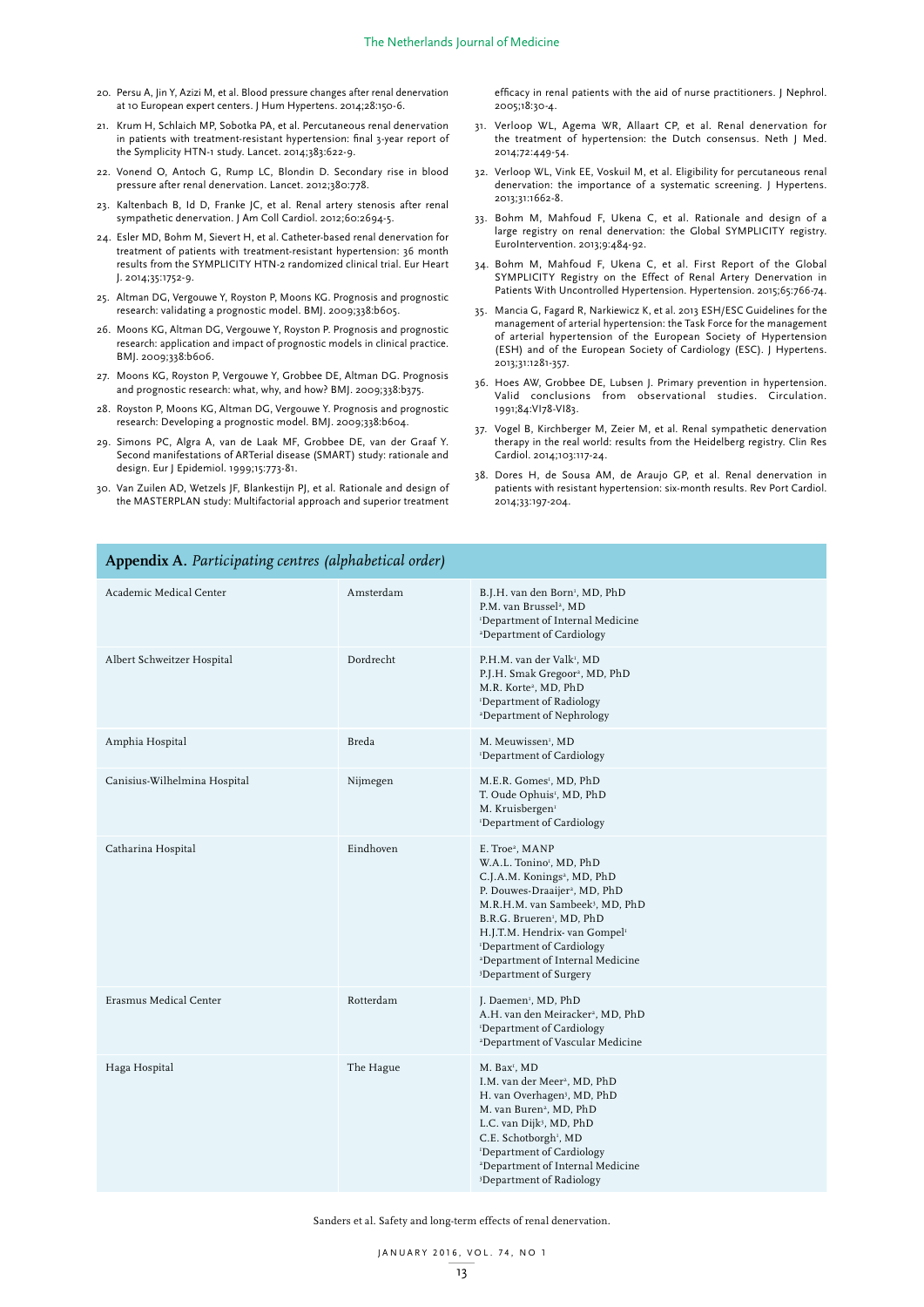# The Netherlands Journal of Medicine

| Hospital Group Twente                | Almelo/Hengelo | P.A.M. de Vries <sup>1</sup> , MD<br>A. van Balen <sup>1</sup><br><sup>1</sup> Department of Internal Medicine                                                                                                                                                                                                                                     |
|--------------------------------------|----------------|----------------------------------------------------------------------------------------------------------------------------------------------------------------------------------------------------------------------------------------------------------------------------------------------------------------------------------------------------|
| Isala Clinics                        | Zwolle         | J.E. Heeg <sup>1</sup> , MD, PhD<br>J.J.J. Smit <sup>2</sup> , MD, PhD<br>A. Elvan <sup>2</sup> , MD, PhD<br>M.R. de Jong <sup>2</sup> , MD<br>B.A.A.M. van Hasselt <sup>3</sup> , MD<br><sup>1</sup> Department of Internal Medicine<br><sup>2</sup> Department of Cardiology<br><sup>3</sup> Department of Radiology                             |
| Leiden University Medical Center     | Leiden         | J.I. Rotmans <sup>1</sup> , MD, PhD<br>B.L. van der Hoeven <sup>2</sup> , MD, PhD<br>A. Hage <sup>1</sup><br>A.J. Rabelink <sup>1</sup> , MD, PhD<br>M.J. Schalij <sup>2</sup> , MD, PhD<br>Department of Nephrology<br><sup>2</sup> Department of Cardiology                                                                                      |
| Maasstad Hospital                    | Rotterdam      |                                                                                                                                                                                                                                                                                                                                                    |
| Maastricht University Medical Center | Maastricht     | A.A. Kroon <sup>1</sup> , MD, PhD<br>M.W. de Haan <sup>2</sup> , MD, PhD<br>M. Das <sup>2</sup> , MD, PhD<br>H.A. Jongen-Vancraybex <sup>1</sup><br>E.G.M. Herben <sup>1</sup><br><sup>I</sup> Department of Internal Medicine<br><sup>2</sup> Department of Radiology                                                                             |
| Martini Hospital                     | Groningen      | R. Steggerda <sup>1</sup> , MD<br>S.M.L. Niamut <sup>2</sup> , MD<br><sup>1</sup> Department of Cardiology<br><sup>2</sup> Department of Internal Medicine                                                                                                                                                                                         |
| Medical Center Alkmaar               | Alkmaar        | J.O.J. Peels <sup>1</sup> , MD, PhD<br>J.B.R.M. de Swart <sup>1</sup> , MD<br><sup>1</sup> Department of Cardiology                                                                                                                                                                                                                                |
| Medical Center Haaglanden            | The Hague      | A.J. Wardeh <sup>1</sup> , MD, PhD<br>J.H.M. Groeneveld <sup>2</sup> , MD<br>E. van der Linden <sup>3</sup> , MD, PhD<br><sup>1</sup> Department of Cardiology<br><sup>2</sup> Department of Internal Medicine<br><sup>3</sup> Department of Radiology                                                                                             |
| Medical Center Leeuwarden            | Leeuwarden     | M.H. Hemmelder <sup>1</sup> , MD, PhD<br>R. Folkeringa <sup>2</sup> , MD<br>'Department of Nephrology<br><sup>2</sup> Department of Cardiology                                                                                                                                                                                                     |
| Medisch Spectrum Twente              | Enschede       | M.G. Stoel <sup>1</sup> , MD, PhD<br>G.D. Kant <sup>2</sup> , MD<br><sup>1</sup> Department of Cardiology<br><sup>2</sup> Department of Internal Medicine                                                                                                                                                                                          |
| Onze Lieve Vrouwen Gasthuis          | Amsterdam      | J.P.R. Herrman <sup>1</sup> , MD, PhD<br>S. van Wissen <sup>2</sup> , MD, PhD<br>M. Khan <sup>1</sup> , MD<br>J.G.A.M. Blomjous <sup>3</sup> , MD<br>K. Koers <sup>1</sup> , MD<br>J. van Etten <sup>1</sup> , MD<br><sup>1</sup> Department of Cardiology<br><sup>2</sup> Department of Internal Medicine<br><sup>3</sup> Department of Radiology |
| Radboud University Medical Center    | Nijmegen       | J. Deinum <sup>1</sup> , MD, PhD<br>S.W. Westra <sup>2</sup> , MD<br><sup>1</sup> Department of Internal Medicine<br><sup>2</sup> Department of Cardiology                                                                                                                                                                                         |
| Rijnstate Hospital                   | Arnhem         | W.R.M. Aengevaeren <sup>1</sup> , MD, PhD<br>K.J. Parlevliet <sup>2</sup> , MD, PhD<br><sup>1</sup> Department of Cardiology<br><sup>2</sup> Department of Nephrology                                                                                                                                                                              |